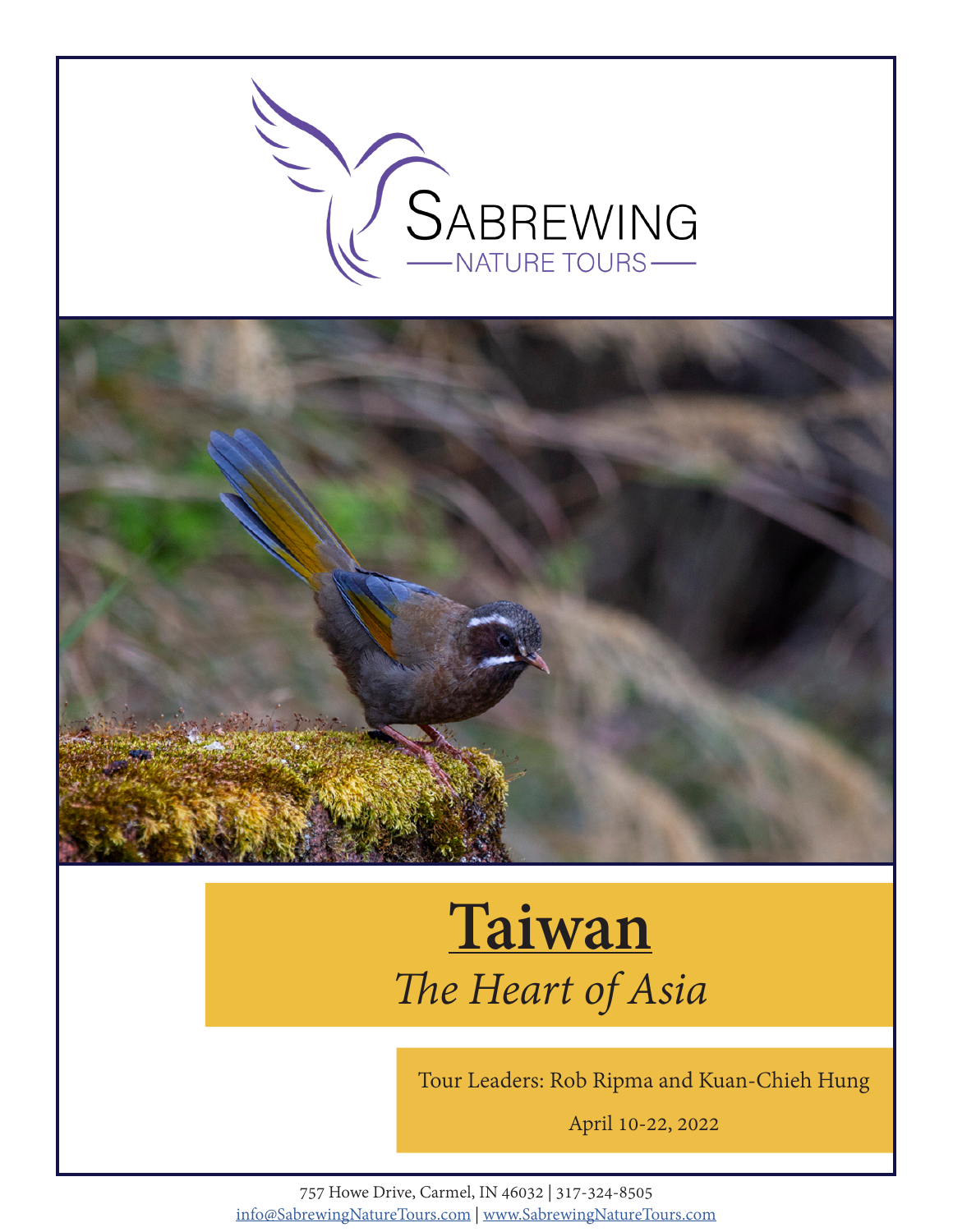Join us as we offer our first tour to the incredible island of Taiwan! We'll explore many of the wonderful parks throughout the island covering everything from Taipei all the way south to Kenting and out to the island of Lanyu. Some of our stops include Dasyueshan Forest, Taroko National Park, Budai and Augo wetlands, and much more!

# **Itinerary Overview:**

April 10: Arrival in Taipei and Birding Yangmingshan National Park April 11: Birding Basianshan and Dasyueshan (Low to Mid Elevation) April 12: Birding Dasyueshan (High Elevation) April 13: Birding Dasyueshan and Puli April 14: Birding Hehuanshan (Taroko NP) and the Chiayi Coast April 15: Birding the Southwest Coast and Alishan Region April 16: Birding the Alishan Region and Tataka Recreation Area (Yushan NP) April 17: Birding Tataka and Kenting National Park April 18: Ferry to Lanyu and spend the day birding April 19: Birding in Lanyu, ferry to Kenting, and drive to Douliu April 20: Birding for Fairy Pitta and drive to Taipei April 21: Northeast Coast Birding April 22: Departure from Taipei

# **Detailed Itinerary:**

## **April 10: Arrival in Taipei and Birding Yangmingshan National Park**

After overnight flights from the US, you'll be met at the Taiwan Taoyuan International Airport (TPE) in Taipei. If you choose to arrive early, we will arrange pickup with you. From the airport, we'll stop for breakfast and then go to Yangmingshan National Park for our first birding experience in Taiwan.

First, we'll bird in Qianshan Park, which is located in the middle of Yangmingshan NP. Common urban birds and some endemic species are the targets here, such as Malayan Night-Heron, Taiwan Blue-Magpie and Taiwan Whistling-Thrush. The next stop will be Menghuan Pond on other side of Yangmingshan NP, a popular hiking trail. The target at this location is Taiwan Bamboo-Partridge, which is accustomed to being fed by hikers here. Other possible species include Taiwan Scimitar-Babbler and Black-necklaced Scimitar-Babbler.

We will drive southward to Dongshi after lunch where we'll do some additional birding in the lower elevations of Dasyueshan National Forest Park if time permits. -Overnight: Dongshi District, Taichung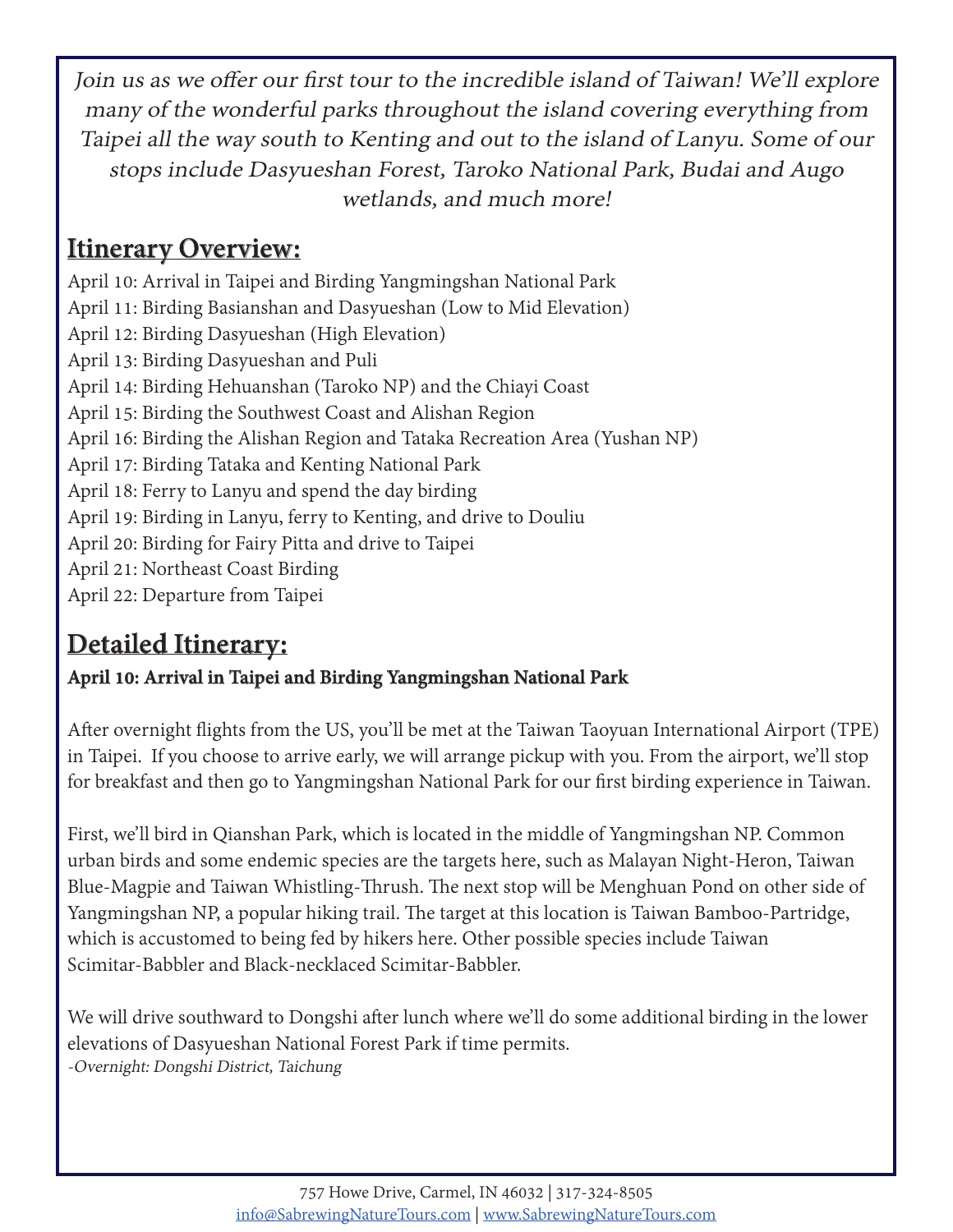### **April 11: Birding Basianshan and Dasyueshan (Low to Mid Elevation)**

This morning, we'll drive about an hour to Basianshan National Forest Recreation Area. Chestnut-bellied Tit, a locally distributed breeding bird, is the main target in this region. We can also try for Brown Dipper in this area.

After we get the Chestnut-bellied Tit, we'll drive to Dasyueshan Forest. Dasyueshan is the most important birding spot for endemic species as it is primary forest. After roadside birding in the morning, we'll spend the afternoon in low to mid elevations trying to get some important bird species for the trip. Potential highlights today include Swinhoe's Pheasant, Taiwan Partridge, Rufous-crowned Laughingthrush, Rusty Laughingthrush, and Taiwan Yellow Tit.



*Swinhoe's Pheasant*

After dinner, we can head back to the road for some owling. Collared Scops-Owl and Mountain Scops-Owl are the targets tonight. -Overnight: Dongshi District, Taichung

## **April 12: Birding Dasyueshan (High Elevation)**

Today, we'll spend all day in mid to high elevations of Dasyueshan looking for more endemic species distributed in these higher elevations. If time permits, our day will end at the top of the road where Mikado Pheasant tends to make an appearance each morning and evening. Other highlights today could include White-whiskered Laughingthrush, Taiwan Rosefinch, Taiwan Fulvetta, Taiwan Bush-Warbler, Black-headed Bullfinch, Taiwan Yellow Tit, Rufous-crowned Laughingthrush, Rusty Laughingthrush, Taiwan Barwing, Little Forktail. After dinner, we'll take a short walk looking for two nocturnal mammals, Formosan Serow and White-faced Flying Squirrel, which are typically easy to see around the lodge.

-Overnight: Anmashan Lodge

## **April 13: Birding Dasyueshan and Puli**

This morning will start at highest point in Dasyueshan looking for any high-elevation birds we missed yesterday. The main targets are three endemic species, Taiwan Yellow Tit, Rusty Laughingthrush, and Rufous-crowned Laughingthrush. We will arrive in Puli, Nantou before lunch. Here we'll look for Maroon



*Taiwan Yellow Tit*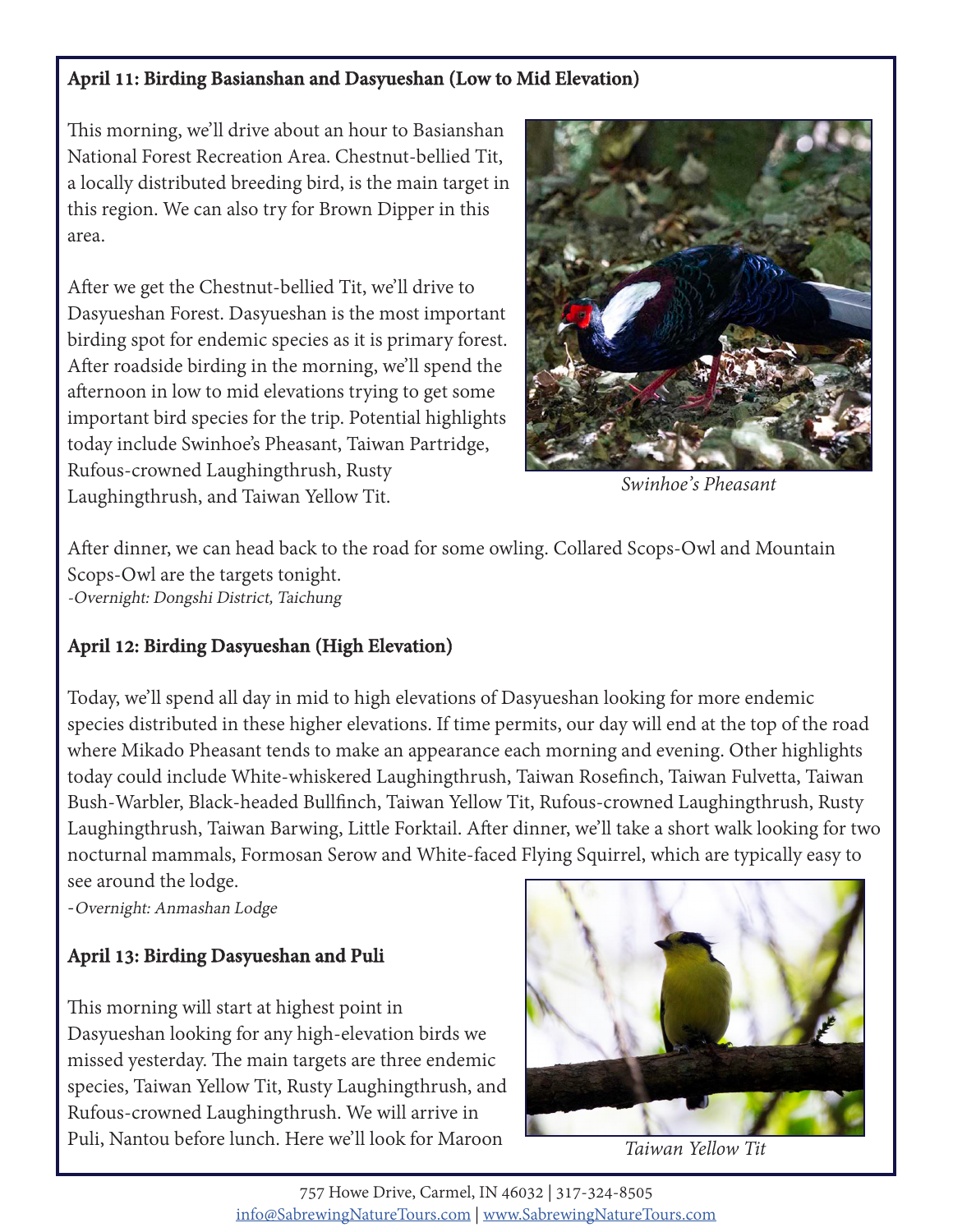Oriole and Taiwan Hwamei. After lunch, we'll drive to Qingjing Farm Guest House where we will stay for the night. The tea plantation here is a wonderful place to try for the shy Taiwan Bamboo-Partridge and other mid-elevation species.

-Overnight: Qingjing Farm Guest House

## **April 14: Birding Hehuanshan (Taroko NP) and the Chiayi Coast**

Our morning will start early at the tea plantation behind the guest house, and we'll try to find the shy Taiwan Bamboo-Partridge and Black-necklaced Scimitar-Babbler. After breakfast, we'll head to the highest road of Taiwan and East Asia -Wuling (10,700 feet). This is the only chance for us to see Alpine Accentor. The beautiful White-whiskered Laughingthrush is common here as well. Not only are there special birds here, but the high-elevation scenery is also breathtaking.

From here, we have a 3.5-hour drive to our next birding location near Chiayi. We'll plan to do some coastal birding before arriving at our hotel for the evening. -Overnight: Budai Ocean Hotel

## **April 15: Birding the Southwest Coast and Alishan Region**

Today will be spent exploring the Budai and Augo wetlands. Budai was a salt pan but is no longer in use and has now become a great wetland for birds. The amazing Black-faced Spoonbill is the most important target here. Other East Asian shorebirds such as Long-toed Stint and sometimes the rare Asian Dowitcher can be present as well.

After we are finished birding the wetlands, we'll drive to our lodge in the Alishan National Forest Recreation Area region where we will stay for the next two nights. -Overnight: Firefly Lodge

## **April 16: Birding the Alishan Region and Tataka Recreation Area (Yushan NP)**

Our birding will start at Tataka Recreation Area which is the highest part of Yushan National Park. The avian fauna should be similar to Dasyueshan, but the Taiwan Shortwing and Golden Parrotbill are easier here than at other high elevation sites.

The late afternoon will be spent in a private bird hide run by our lodge. Here we hope to see Swinhoe's Pheasant and Taiwan Partridge. -Overnight: Firefly Lodge

## **April 17: Birding Tataka and Kenting National Park**

Before breakfast, we will take an easy walk around the lodge. Depending on what species we are still missing, after breakfast we can either head back to the higher elevations of Tataka or we can move to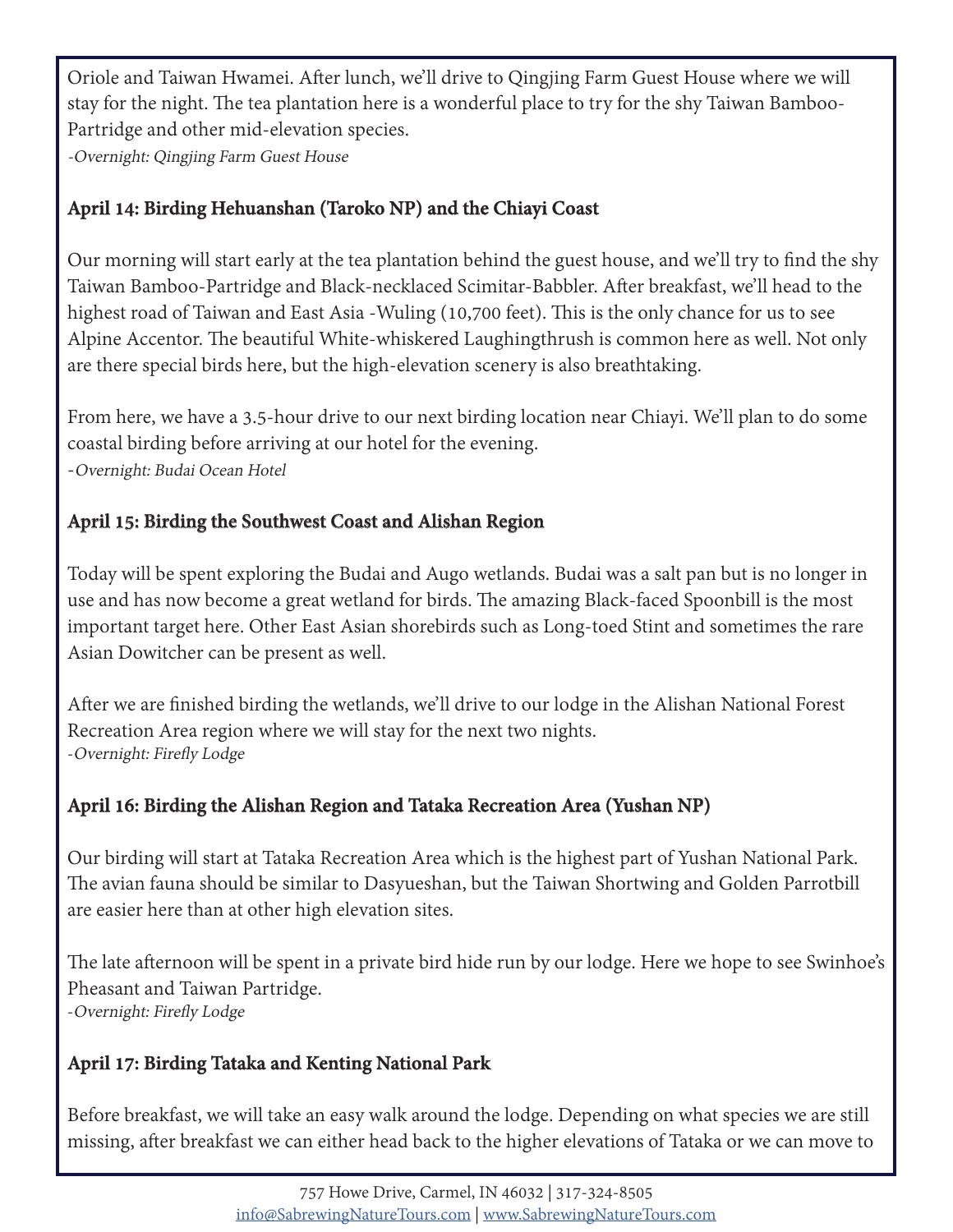lower elevations to look for other species. After our morning birding, we'll make a 3-hour drive to Kenting. We'll do some light birding this afternoon and get ready for our ferry ride to Lanyu the next day. -Overnight: Kenting

## **April 18: Ferry to Lanyu and spend the day birding**

We will take a very early ferry to Lanyu this morning. If weather conditions are good, we can spend our time on deck looking for sea birds. Possible species include but are not limited to Bulwer's Petrel, Streaked and Wedge-tailed Shearwaters, and Brown Booby.

Lanyu is a small island with its own distinct avian fau-na. The Ryukyu Scops-Owl and the awesome Japanese Paradise-Flycatcher are targets here. It will be a relaxed day of island birding. -Overnight: Lanyu



*Taiwan Partridge*

## **April 19: Birding in Lanyu, ferry to Kenting, and drive to Douliu**

We'll spend the morning exploring more of the island looking for any species that we missed yesterday as well as any Asian migrants that we can find. After lunch on the island, we'll take the ferry back to Kenting. Upon arrival back in Kenting, we'll drive 3 hours to Douliu. -Overnight: Taishing Hotel

### **April 20: Birding for Fairy Pitta and drive to Taipei**

Today will be an exciting day looking for the Fairy Pitta. We'll join our local pitta guide to help us to find this difficult to see pitta. After we finish here, we'll make the 2.5-hour drive back to Taipei. -Overnight: Taipei

## **April 21: Northeast Coast Birding**

Since we are visiting during the prime migration season in Taiwan, we'll spend the day birding at the country's premier migration hotspot, Yehliu Geographic Park. This is the most famous birding site for migrants in Taiwan. As is the case many times with migration hotspots, we never know what we might find!

-Overnight: Taipei

## **April 22: Departure from Taipei**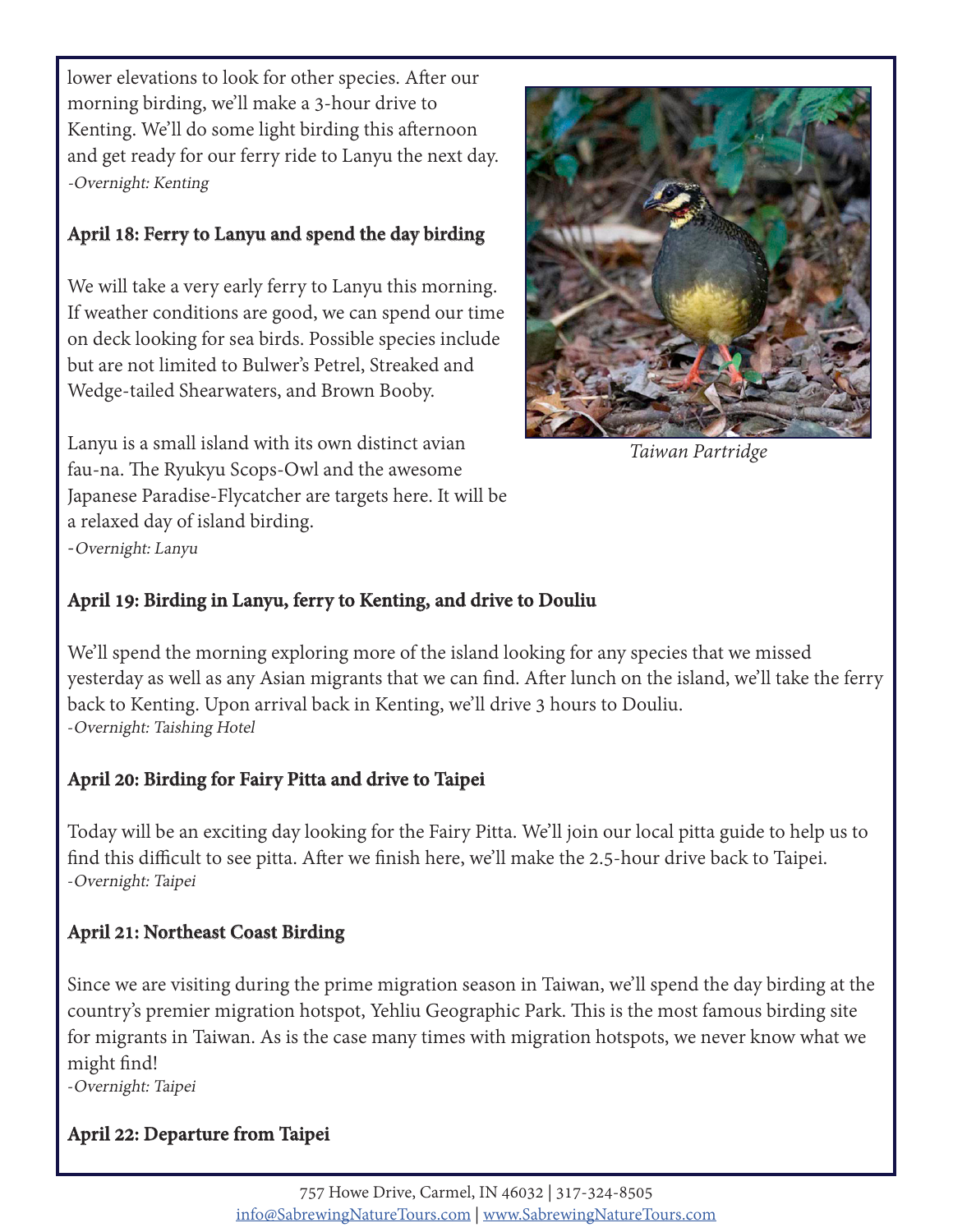# **Trip Details:**

## Cost:

Price per person (double occupancy), from Taipei, Taiwan: \$4,999 Single Supplement: \$500 Minimum Participants: 4 Maximum Participants: 8

## Price Includes:

Expert Guides Ground Transportation in Taiwan All Lodging All Meals Park Entrance Fees

## Price Does Not Include:

Airfare to and from Taipei, Taiwan Visa and Passport Fees Alcoholic Beverages Personal Items Tips Travel Insurance

## Deposit:

A deposit of \$500 per person is required to hold your spot on this tour. The remaining balance is due no later than 3 months prior to the scheduled start date of the tour (January 10, 2022).

If you have any questions about this tour or would like to sign up for it, please contact Rob at info@sabrewingnaturetours.com, by phone at 317-324-8505, or register through our website at sabrewingnaturetours.com.

Responsibility/Disclaimer Statement:

Sabrewing Nature Tours acts only as an agent for the various independent suppliers that provide hotel accommodations, transportation, sightseeing, activities, or other services connected with this tour. Such services are subject to the terms and conditions of those suppliers. Sabrewing Nature Tours and their respective employees, agents, representatives, and assigns accept no liability whatsoever for any injury, damage, loss, accident, delay, or any other incident which may be caused by the negligence, defect, default of any company or person in performing these services. Responsibility is not accepted for losses, injury, damages, or expenses of any kind due to sickness, weather, strikes, hostilities, wars, terrorist acts, acts of nature, local laws, or other such causes. All services and accommodations are subject to the laws and regulations of the country in which they are provided. Sabrewing Nature Tours is not responsible for any baggage or personal effects of any individual participating in the tours/trips arranged by Sabrewing Nature Tours. Individual travelers are responsible for purchasing a travel insurance policy, if desired, that will cover some of the expenses associated with the loss of luggage or personal effects.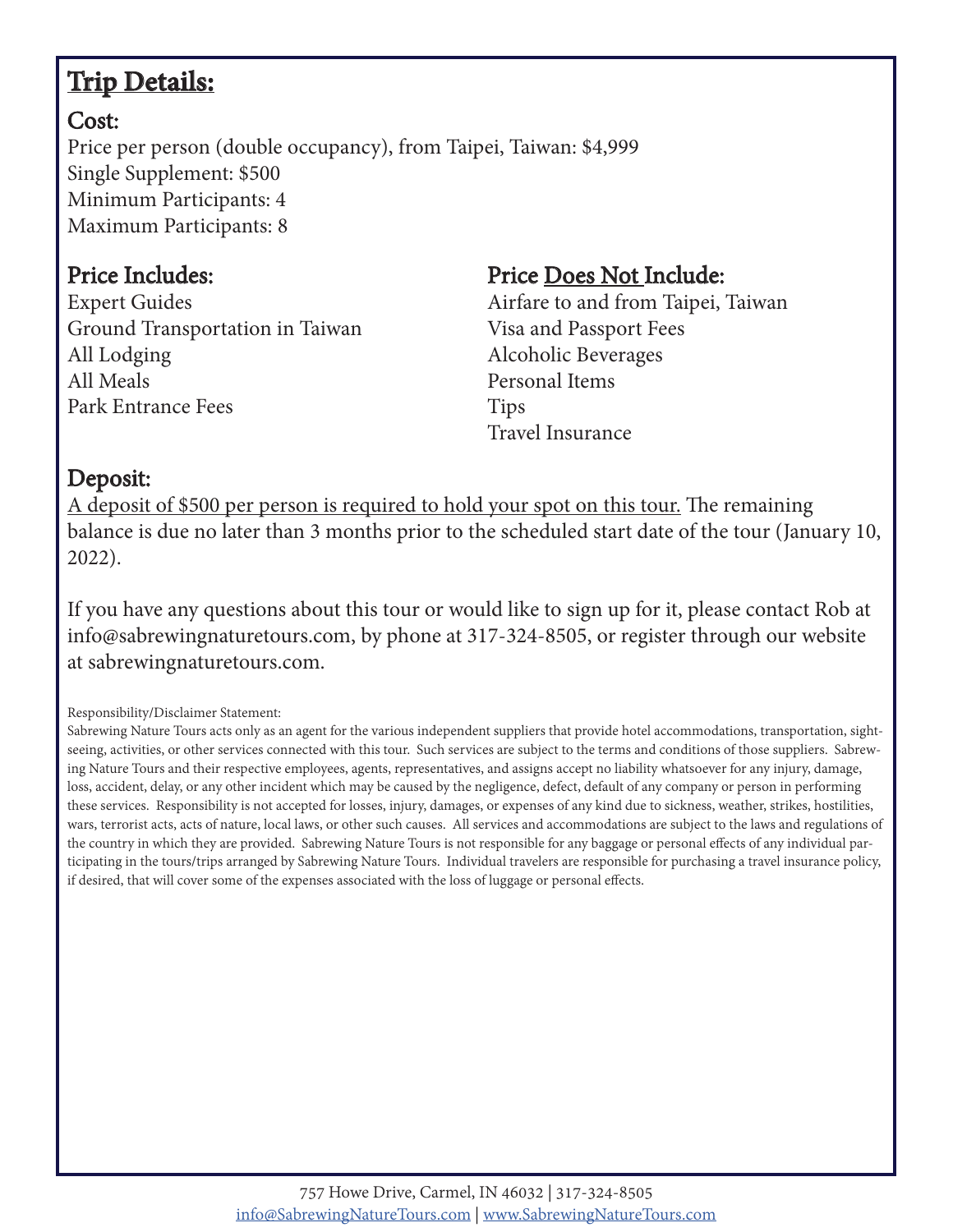

Participant 1:

# **Registration** Taiwan 2022

## Participant 2:

| Name (as it appears on your passport)         | Name (as it appears on your passport)         |  |
|-----------------------------------------------|-----------------------------------------------|--|
| Address                                       | Address                                       |  |
| City, State, Zip                              | City, State, Zip                              |  |
| Email                                         | Email                                         |  |
| Phone                                         | Phone                                         |  |
| Passport Number (if applicable)               | Passport Number (if applicable)               |  |
| Passport Expiration (if applicable)           | Passport Expiration (if applicable)           |  |
| Passport Country of Origin (if applicable)    | Passport Country of Origin (if applicable)    |  |
| List current health and physical limitations: | List current health and physical limitations: |  |
| List any allergies:                           | List any allergies:                           |  |
| List any medications:                         | List any medications:                         |  |
| List any dietary restrictions or preferences: | List any dietary restrictions or preferences: |  |
| In case of emergency please notify:           | In case of emergency please notify:           |  |
|                                               |                                               |  |
| Home Phone: Cell:                             | Home Phone: Cell:                             |  |
|                                               |                                               |  |

757 Howe Drive, Carmel, IN 46032 | 317-324-8505 info@SabrewingNatureTours.com | www.SabrewingNatureTours.com